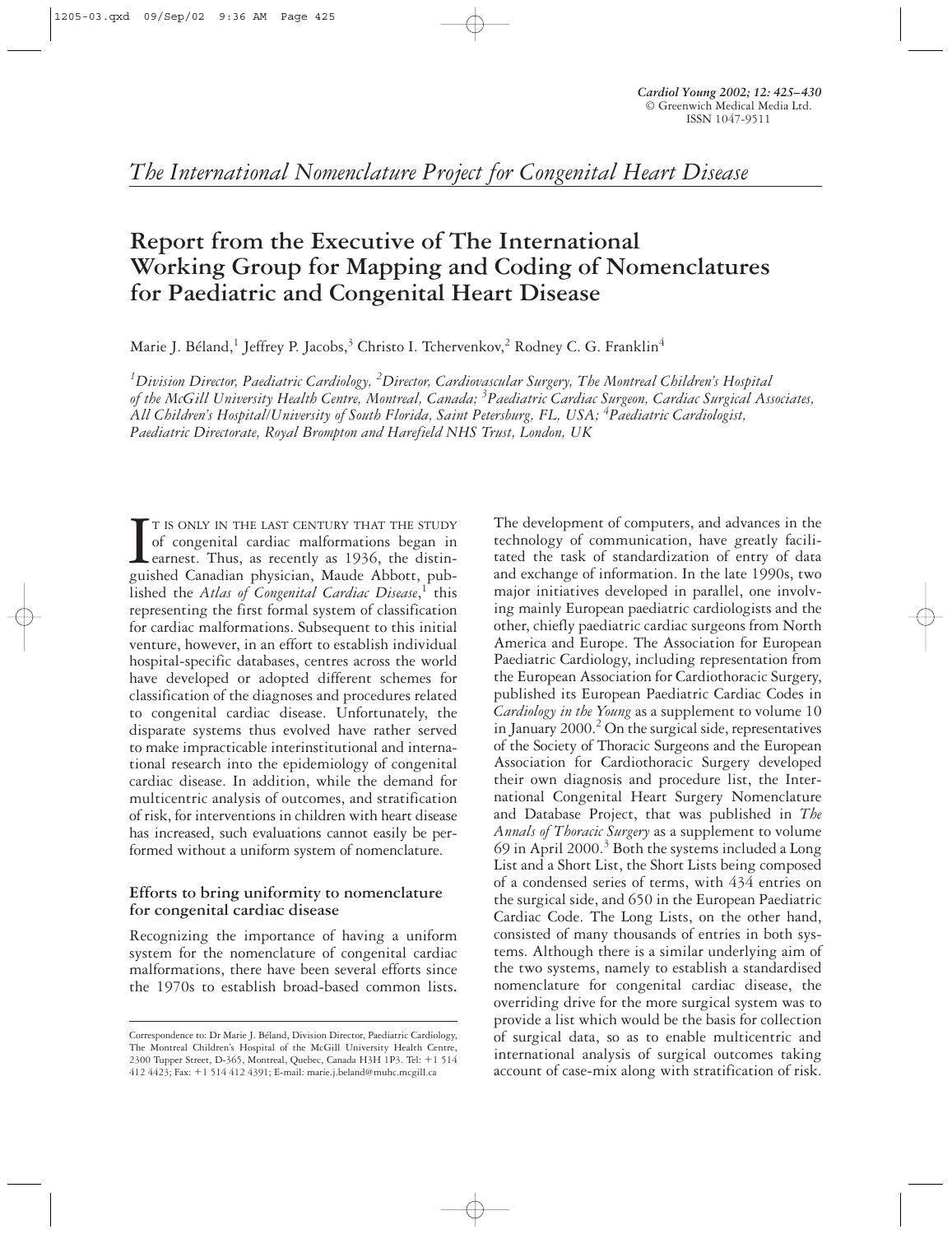### 426 *Cardiology in the Young* October 2002

Of note is that there are no numerical codes attached to the terms within the International Congenital Heart Surgery Nomenclature and Database Project.

### **The International Nomenclature Project for Paediatric and Congenital Heart Disease**

In recognition of the problematic situation of having two lists that were to be widely adopted, one mostly by paediatric cardiologists, the other mainly by paediatric cardiac surgeons, a meeting was called between representatives from the Association for European Paediatric Cardiology, the Society of Thoracic Surgeons, and the European Association for Cardiothoracic Surgery. This meeting was held on 6 October, 2000, in Frankfurt, Germany, at the European Congenital Heart Surgeons Foundation meeting prior to the 14th Annual Meeting of the European Association for Cardiothoracic Surgery. Without a collaborative effort between these groups, there was a real risk of invalidating multicentric trials due to confusion between the coding systems and potentially duplicate or inaccurate entries within institutions. It was agreed in Frankfurt that representatives of the societies should work in partnership, and produce a reconciliatory bidirectional map between the two systems. The feasibility of this would be established initially by creating a crossmap between the "Short Lists" of the two systems for presentation at the Third World Congress of Pediatric Cardiology and Cardiac Surgery in Toronto, Canada in May 2001. It was also resolved that a larger international nomenclature meeting should be organized and held at the time of the World Congress to discuss the possibility of establishing a common international system of nomenclature for congenital cardiac malformations. The International Nomenclature Project for Paediatric and Congenital Heart Disease was thus founded on October 6th, 2000 in Frankfurt, Germany, to be fostered by a newly formed International Nomenclature Committee for Paediatric and Congenital Heart Disease, chaired by Martin Elliott of London, England.

# **The first International Summit on Nomenclature for Congenital Heart Disease**

The first International Summit on Nomenclature for Congenital Heart Disease was held on 27 May, 2001, in Toronto, Canada, just prior to the Third World Congress of Pediatric Cardiology and Cardiac Surgery (Fig. 1). The meeting was organized by Marie J. Béland and Christo I. Tchervenkov from Montreal, Canada, and attended by over 250 people. Surgical associations and cardiologic societies from around the world were represented, including the societies



#### **Figure 1**.

*The logo of the International Nomenclature Project for Congenital Heart Disease, which was unveiled at the first International Summit on Nomenclature for Congenital Heart Disease, May 27th, 2001, Toronto, Canada.*

and associations producing the European Paediatric Cardiac Code and the International Congenital Heart Surgery Nomenclature and Database Project, as well as the American Association for Thoracic Surgery, the American College of Cardiology, the Asian Society of Cardiovascular Surgery, the Canadian Cardiovascular Society, the Cardiology Subsection of the American Academy of Pediatrics, the Congenital Heart Surgeons Society, and the Council on Cardiovascular Disease in the Young of the American Heart Association. Additional participants included representatives from Asia, Australia, and South America. The program included presentations from cardiologists and surgeons from North America and Europe (Table 1). At the meeting, the concept of crossmapping nomenclature systems was introduced by Jeffrey P. Jacobs, and that of a single "super-tree" of nomenclature by Marie J. Béland. An initial version of the crossmap between the two Short Lists had been created by Rodney C.G. Franklin, and was presented with a report of progress.

The summit was attended by the acknowledged experts in morphology, Robert H. Anderson from London, United Kingdom, and Richard Van Praagh from Boston, United States of America. Both were invited to comment, and both expressed their strong support for the development of a unified system for describing congenital cardiac malformations. In the panel discussions that followed the presentations to the summit, virtually unanimous support was expressed for the concept of a common international nomenclature tree.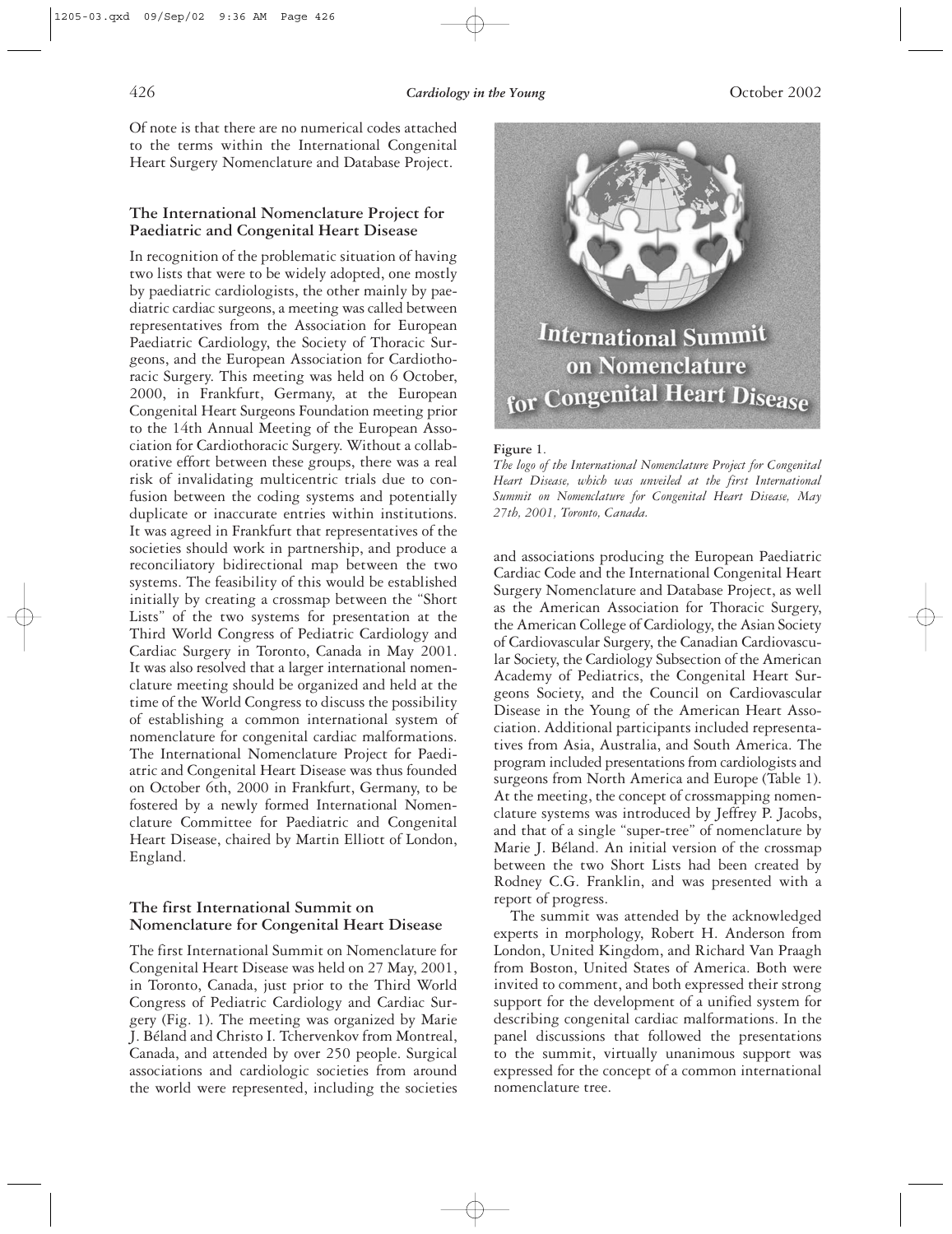Table 1. Program of The International Summit on Nomenclature for Congenital Heart Disease held on May 27th, 2001 in Toronto, Canada.

#### **Moderators** Christo I. Tchervenkov, Montreal, Canada

|                                                                            | Constantine Mavroudis, Chicago, USA     |
|----------------------------------------------------------------------------|-----------------------------------------|
| Welcome                                                                    | Christo Tchervenkov, Montreal, Canada   |
| Introduction and Aims of the International Nomenclature Committee          | Martin Elliott, London, United Kingdom  |
| The View of the European Association for Cardio-Thoracic Surgery,          | Bohdan Maruszewski, Warsaw, Poland      |
| The View of the Society of Thoracic Surgeons                               | Constantine Mavroudis, Chicago, USA     |
| The View of the Association for European Paediatric Cardiology             | Franco Stocker, Muri, Switzerland       |
| The View of the American Society of Echocardiography                       | Steven Colan, Boston, USA               |
| A Canadian Unifying View                                                   | Marie Béland, Montreal, Canada          |
| Introduction to Mapping and Computer Based Mapping Solutions               | Jeffrey Jacobs, St. Petersburg, USA     |
| The Specifics of Short List Mapping                                        | Rodney Franklin, London, United Kingdom |
| Practical Experience with Databases: The Congenital Heart Surgeons Society | William G. Williams, Toronto, Canada    |
| and The Toronto Hospital for Sick Children                                 |                                         |
| Risk Stratification for Congenital Heart                                   | François Lacour-Gayet                   |
| Disease: International Complexity Score Study                              | Hamburg, Germany                        |
| Related Issues and Future Plans                                            | Panel                                   |
| <b>Concluding Remarks</b>                                                  | Constantine Mavroudis, Chicago, USA     |

Table 2. Initial membership of The International Nomenclature Committee for Congenital Heart Disease.

| Martin J. Elliott - Chairman<br>Christo I. Tchervenkov - Secretary | London, United Kingdom<br>Montreal, Canada | ECHSF, EACTS, AEPC<br>STS, AATS, CHSS, CCS     |
|--------------------------------------------------------------------|--------------------------------------------|------------------------------------------------|
| Marie J. Béland - Treasurer                                        | Montreal, Canada                           | Canadian Pediatric Cardiology Association, CCS |
|                                                                    |                                            |                                                |
| Vera D. Aiello                                                     | Sao Paulo, Brazil                          | Sociedade Brasileira de Cardiologia            |
| Robert H Anderson                                                  | London, United Kingdom                     | <b>AEPC</b>                                    |
| Steven D. Colan                                                    | Boston, USA                                | ACC, CVDY                                      |
| Tjark Ebels                                                        | Groningen, The Netherlands                 | <b>EACTS, ECHSF</b>                            |
| Rodney C.G. Franklin                                               | London, United Kingdom                     | <b>AEPC</b>                                    |
| J. William Gaynor                                                  | Philadelphia, USA                          | STS, AATS                                      |
| Jeffrey P. Jacobs                                                  | St. Petersburg, USA                        | <b>STS</b>                                     |
| Kathy Jenkins                                                      | Boston, USA                                | AHA, CVDY                                      |
| Christian Kreutzer                                                 | Buenos Aires, Argentina                    | South American surgeons                        |
| Otto N. Krogmann                                                   | Duisburg, Germany                          | <b>AEPC</b>                                    |
| Hiromi Kurosawa                                                    | Tokyo, Japan                               | Japanese paediatric cardiologists and surgeons |
| Bohdan Maruszewski                                                 | Warsaw, Poland                             | EACTS, ECHDD (Director)                        |
| Constantine Mavroudis                                              | Chicago, USA                               | STS (Chairman Database Committee), AATS, CHSS  |
| Brian McCrindle                                                    | Toronto, Canada                            | Canadian Pediatric Cardiology Association      |
| John Moore                                                         | Philadelphia, USA                          | <b>ACC</b>                                     |
| Jack Rome                                                          | Philadelphia, USA                          | AHA, CVDY                                      |
| David Sahn                                                         | Oregon, USA                                | ACC.                                           |
| Giovanni Stellin                                                   | Padova, Italy                              | <b>EACTS</b>                                   |
| Franco Stocker                                                     | Muri, Switzerland                          | <b>AEPC</b>                                    |
| Herbert E Ulmer                                                    | Heidelberg, Germany                        | AEPC                                           |
| Carole Warnes                                                      | Rochester, USA                             | ACC.                                           |
| Paul Weinberg                                                      | Philadelphia, USA                          | AHA, CVDY                                      |
| Jim Wilkinson                                                      | Melbourne                                  | Australian Paediatric Cardiology               |

Abbreviations: AATS: American Association for Thoracic Surgery; ACC: American College of Cardiology; AEPC: Association for European Paediatric Cardiology; AHA: American Heart Association; CCS: Canadian Cardiovascular Society; CHSS: Congenital Heart Surgeons' Society; CVDY: Council on Cardiovascular Disease in the Young of the AHA; EACTS: European Association for Cardio-Thoracic Surgery; ECHDD: European Congenital Heart Defects Database; ECHSF: European Congenital Heart Surgeons Foundation; STS: Society of Thoracic Surgeons.

Note: Efforts are currently underway to increase involvement from paediatric cardiologists and surgeons from Africa, Asia, Australasia and South America. The Chairman and secretary would therefore welcome approaches from other societies globally who would be interested in having representation on this committee. The membership will be rationalised in the light of these approaches and the need for global representation, before it is finalised by the end of 2002.

The first meeting of the International Nomenclature Committee for Paediatric and Congenital Heart Disease was held immediately after the Summit (Table 2). Representatives from Asia, Europe, North

and South America were present for the deliberations. During the meeting, it was reiterated that the European Paediatric Cardiac Code has a more cardiological lean, while the International Congenital Heart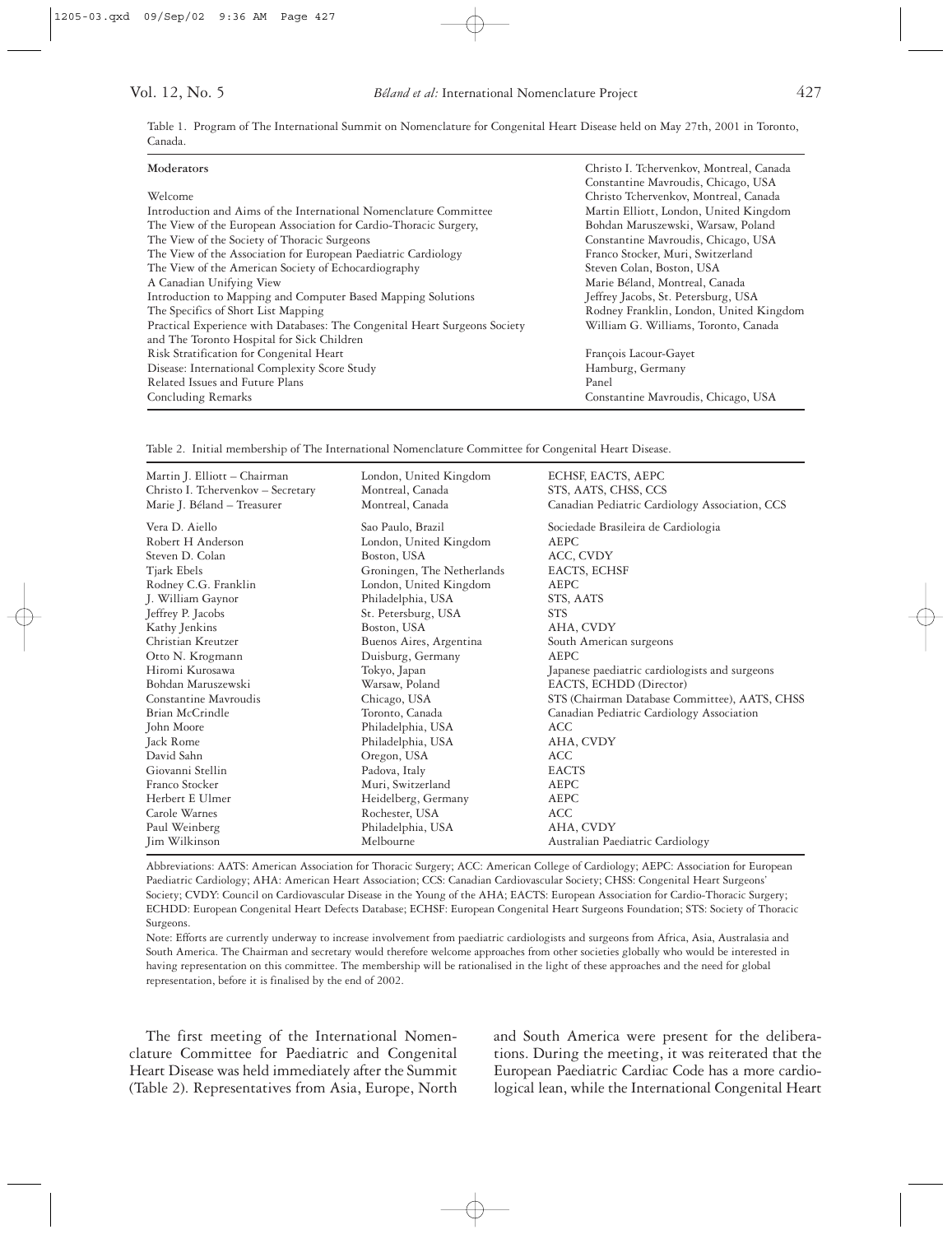Surgery Nomenclature and Database Project favours surgical procedures and databases. The meeting ended by endorsing the view that the two coding hierarchies were complimentary, and should not be seen as competitive. To reconcile the two systems, a subcommittee entitled "The International Working Group for Mapping and Coding of Nomenclatures for Paediatric and Congenital Heart Disease" was formed, to have the abridged name of the Nomenclature Working Group, and given three mandates:

- To finalise the crossmapping of the two Short Lists of each system of nomenclature within the next year.
- To crossmap the "Long" Lists, and/or develop a single "super-tree" of nomenclature, by the time of the next World Congress in Buenos Aires, Argentina in 2005. The process was to be initiated by using numerical codes based on the six digit numbers of the European Paediatric Cardiac Code as its backbone.
- To report back regularly to the larger International Nomenclature Committee for Paediatric and Congenital Heart Disease, which in turn would communicate with associations for cardiology, cardiac surgery, and cardiovascular disease throughout the world about progress.

It must be emphasised that membership of the International Nomenclature Committee for Paediatric and Congenital Heart Disease has yet to be finalised, and that approaches would be welcome from other societies globally who might be interested in having representation on this committee.

### **Crossmapping of the Short Lists**

Since the establishment of the Nomenclature Working Group in Toronto in May 2001, finalization of the bidirectional crossmap of the two Short Lists was completed by the Executive members of the group: Rodney C.G. Franklin, Jeffrey P. Jacobs, Christo I. Tchervenkov, and Marie J. Béland. This work has resulted in the addition of the crossmapped terms of the Short List of the International Congenital Heart Surgery Nomenclature and Database Project that appear as the eighth column in the revised Short List of the European Paediatric Cardiac Code, published in the supplement to this issue of *Cardiology in the Young*. <sup>4</sup> The reverse mapping of the recently updated surgical Short List to the European Paediatric Cardiac Code Short List is also provided within the supplement.<sup>5</sup> Details of this process are given in the accompanying Supplement to this edition of *Cardiology in the Young*. 6

# **Beyond crossmapping the Short Lists: The International Working Group for the Mapping and Coding of Nomenclatures for Paediatric and Congenital Heart Disease**

After crossmapping the Short Lists of both the European Paediatric Cardiac Code and the International Congenital Heart Surgery Nomenclature and Database Project, the second and most important mandate of the Nomenclature Working Group was to crossmap the Long Lists of the two systems, and/or develop a single "super-tree" of nomenclature, by the time of the next World Congress in Buenos Aires, Argentina in 2005. The Nomenclature Working Group includes representation from paediatric cardiac surgery, paediatric cardiology and pathology, as well as members from Asia, Europe, North and South America (Table 3). The group convened in Montreal, Canada for its first formal meeting from May 9th to May 13th, 2002, to elaborate strategies to build an international unified nomenclature tree. It was agreed in Montreal that, over the next three years, the group would work toward the creation of a comprehensive and all-inclusive international system for nomenclature for paediatric and congenital cardiac disease using numerical codes based on the six digit numbers from the European Paediatric Cardiac Code as its backbone. This work would be accomplished through the process of bidirectional crossmapping of the European Paediatric Cardiac Code<sup>2</sup> and the International Congenital Heart Surgery Nomenclature and Database Project, $3$  with additional mapping to the following lists, presented in alphabetical order: the Canadian Congenital Heart Codes, as yet unpublished; the Fyler codes developed in Boston by Donald C. Fyler, and also as yet unpublished; and the 9th and 10th revisions of the International Classification of Diseases, the latter provided by the World Health Organization.

Table 3. Members of the The International Working Group for Mapping of Nomenclatures for Paediatric and Congenital Cardiac Disease: the "Nomenclature Mapping Group".

| Vera D. Aiello                             | Sao Paulo, Brazil                       |
|--------------------------------------------|-----------------------------------------|
| Marie J. Béland                            | Montreal, Canada* - Secretary-Treasurer |
| Steven D. Colan                            | Boston, USA                             |
| Rodney C.G. Franklin                       | London, United Kingdom*                 |
| J. William Gaynor                          | Philadelphia, USA                       |
| Jeffrey P. Jacobs                          | St. Petersburg, USA*                    |
| Bohdan Maruszewski                         | Warsaw, Poland                          |
| Giovanni Stellin                           | Padova, Italy                           |
| Christo I. Tchervenkov                     | Montreal, Canada* - Chairman            |
| Final Additional members (as of May, 2002) |                                         |
| Otto N. Krogmann                           | Duisburg, Germany                       |
| Hiromi Kurosawa                            | Tokyo, Japan                            |
| Paul Weinberg                              | Philadelphia, USA                       |
|                                            |                                         |

\* Nomenclature Mapping Group Executive Committee Members.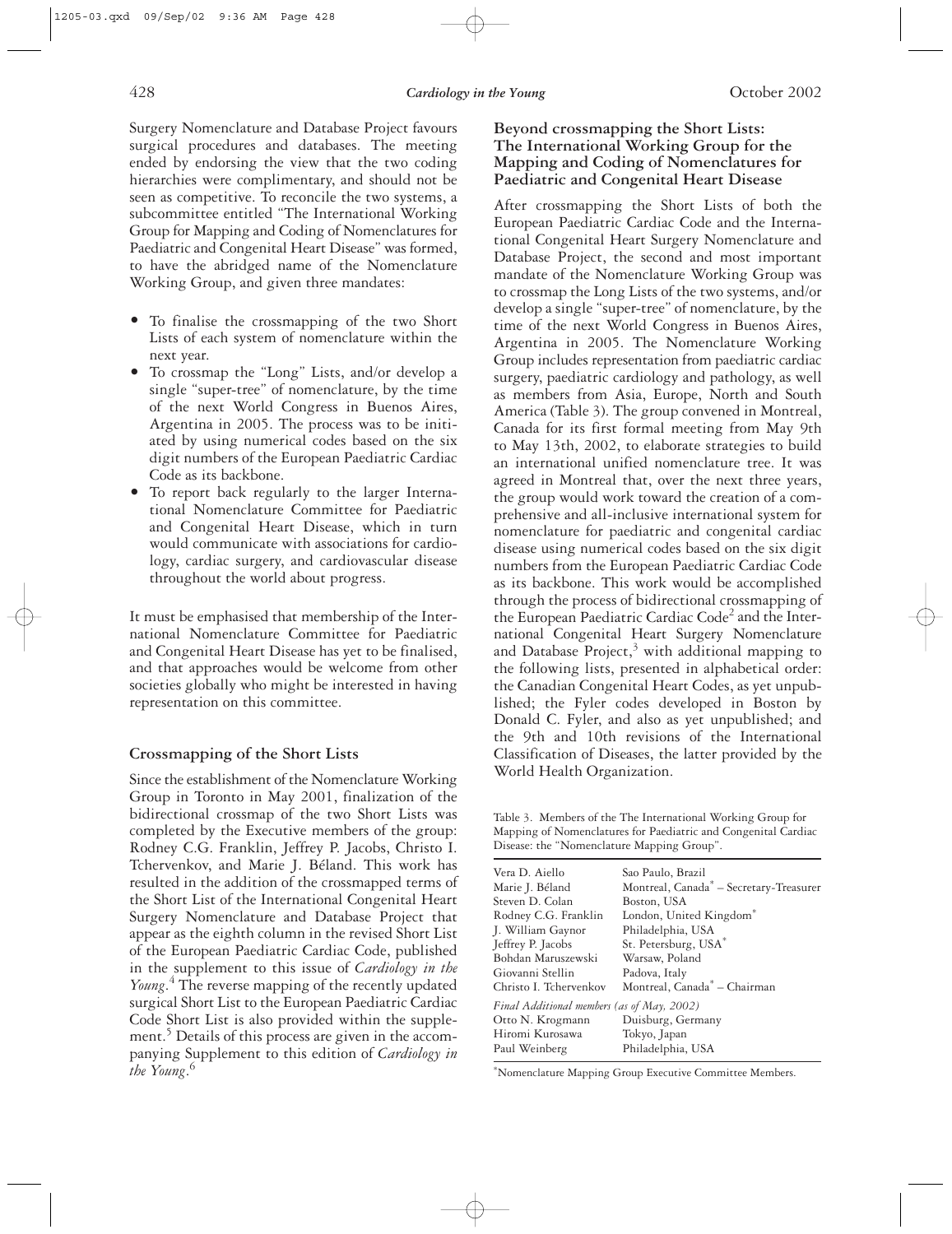After first establishing the structure of the group, along with its goals, and the methodology to achieve these goals, the work of "Long List" crossmapping was begun. A one-for-one process was established for the bidirectional mapping of the two Long Lists, with areas of deficiency in either listing being incorporated into the other, as well as newer terms with codes being created where necessary to enable the system to be fully comprehensive. Pertinent entries from the other lists, such as the Fyler codes from Boston, were integrated as needed. Synonymous terms were identified and attributed a single six digit number derived from the European Paediatric Cardiac Code. The Nomenclature Working Group did not undertake to judge which terms were the most scientifically accurate in describing a phenotype. Instead, it strove to identify terms that describe the same entity, and to group these under one code number. In the future, given such a numerical backbone and being fully comprehensive, other coding systems or lists of names will be able similarly, whatever the language, to crossmap terms to the international "master" tree, the International Paediatric Cardiac Code, being built by the Nomenclature Working Group.

At this first meeting in Montreal, five cardiac malformations were examined and successfully mapped bidirectionally. These were atrial septal defects; ventricular septal defects; atrioventricular septal defects; anomalies of systemic venous return; and common arterial trunk. The fruit of this initial work is already included in the revised version of the European Paediatric Cardiac Code, published in the Supplement of this issue of *Cardiology in the Young.*<sup>7</sup> At least five more meetings are planned over the next three years to complete the review of all paediatric and congenital cardiac disease, including related disorders and procedures. Regular reports on progress will be forwarded to the larger International Nomenclature Committee for Paediatric and Congenital Heart Disease. The International Nomenclature Committee, in turn, will circulate updates to all affiliated associations and societies on a regular basis.

#### **The future**

The Nomenclature Working Group has been given a little more than three years to establish a nomenclature "super-tree" to be ready for international ratification by the time of the next World Congress of Pediatric Cardiology and Cardiac Surgery in Buenos Aires in 2005. In completing this task, the goals of the International Nomenclature Committee for Paediatric and Congenital Heart Disease will be accomplished, and a comprehensive and definitive International Paediatric Cardiac Code will be created. Research

will be facilitated across disciplines and internationally thanks to global collaboration. Once established, this all-inclusive system for nomenclature will facilitate international stratification of risk, and scoring of complexity, in cardiovascular disease continuing far beyond 2005. Institutional morbidity and mortality can then be reviewed, and compared to the relevant international gold standard. This accomplishment would continue to place paediatric cardiology and paediatric cardiac surgery at the forefront of medical practice in terms of establishing and maintaining valid international standards of best care and outcome for patients of all ages with cardiac disease.

### **Websites**

The Short Lists of the European Paediatric Cardiac Code (current version) and the International Congenital Heart Surgery Nomenclature and Database Project (version as published in 2000<sup>3</sup>) are available on the following sites, respectively:

www.aepc.org, www.pediatric.ecsur.org, and www.sts.org.

#### **Acknowledgements**

The authors acknowledge the tremendous contribution of all individuals who have worked on the establishment of the European Paediatric Cardiac Code and the International Congenital Heart Surgery Nomenclature and Database Project. The Nomenclature Working Group wishes to thank Robert H. Anderson and Richard Van Praagh for their valued contributions and encouragement with the process of crossmapping the Long Lists.

The International Summit on Nomenclature for Congenital Heart Disease was made possible in part by the generous support of the Montreal Children's Hospital Foundation, and the organizing committee of the Third World Congress of Pediatric Cardiology and Cardiac Surgery. The authors also gratefully acknowledge the part sponsorship of the meetings of the Nomenclature Working Group by the Institute of Circulatory and Respiratory Health of the Canadian Institutes of Health Research. The logo for the International Nomenclature Project for Congenital Heart Disease was designed and produced by Marie J. Béland, Stephen J. Korkola and Christo I. Tchervenkov.

#### **References**

- 1. Abbott ME. Atlas of Congenital Cardiac Disease. New York: The American Heart Association, 1936.
- 2. Association for European Paediatric Cardiology. The European Paediatric Cardiac Code. Cardiol Young 2000; 10 (Suppl. 1): 1–146.